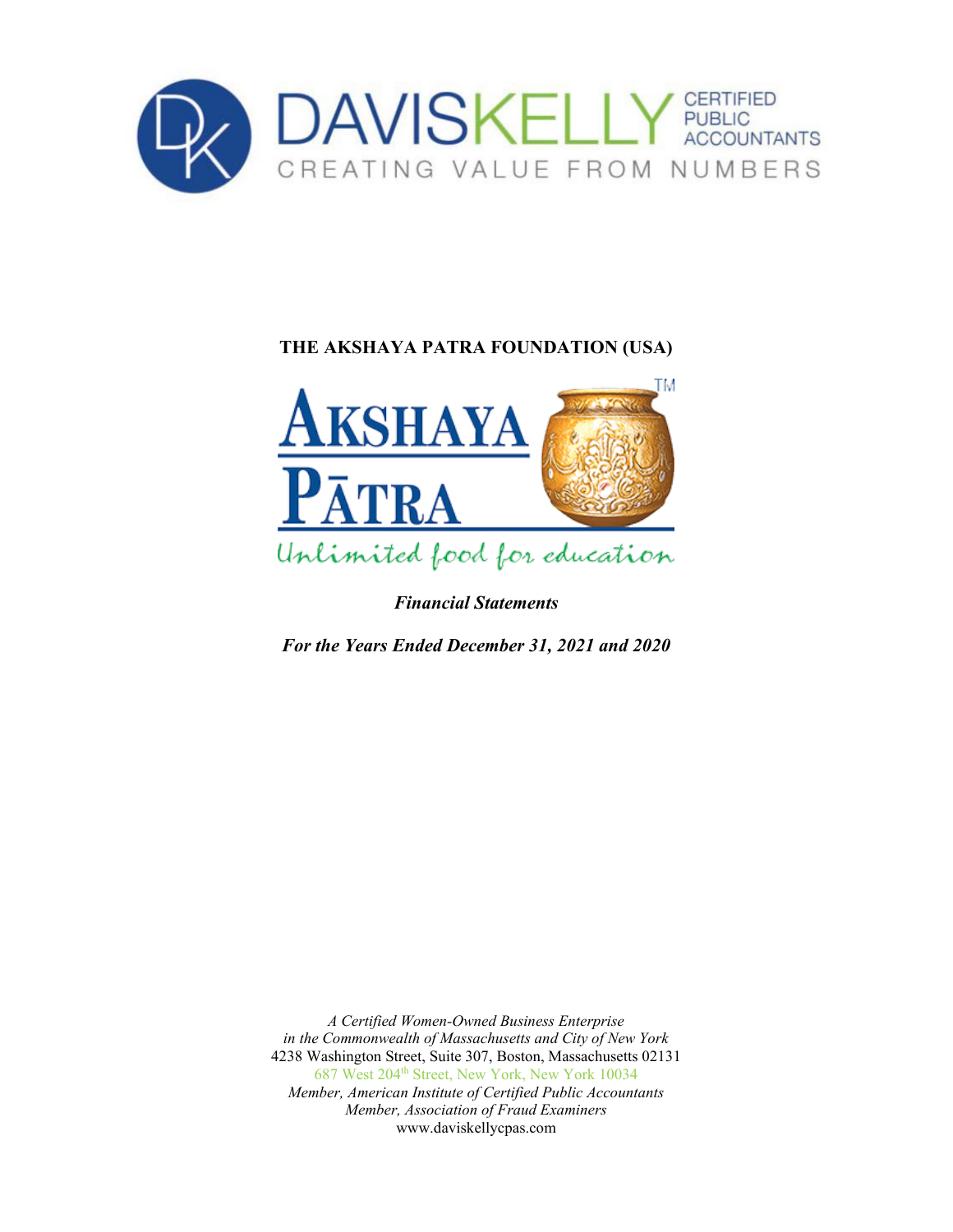### *Financial Statements*

### *For the Years Ended December 31, 2021 and 2020*

# *Table of Contents*

| <b>Independent Auditors' Report</b>      | $1 - 2$  |
|------------------------------------------|----------|
| <b>Financial Statements:</b>             |          |
| <b>Statements of Financial Position</b>  | 3        |
| <b>Statements of Activities</b>          | $4 - 5$  |
| <b>Statements of Cash Flows</b>          | 6        |
| <b>Statements of Functional Expenses</b> | $7 - 8$  |
| Notes to Financial Statements            | $9 - 15$ |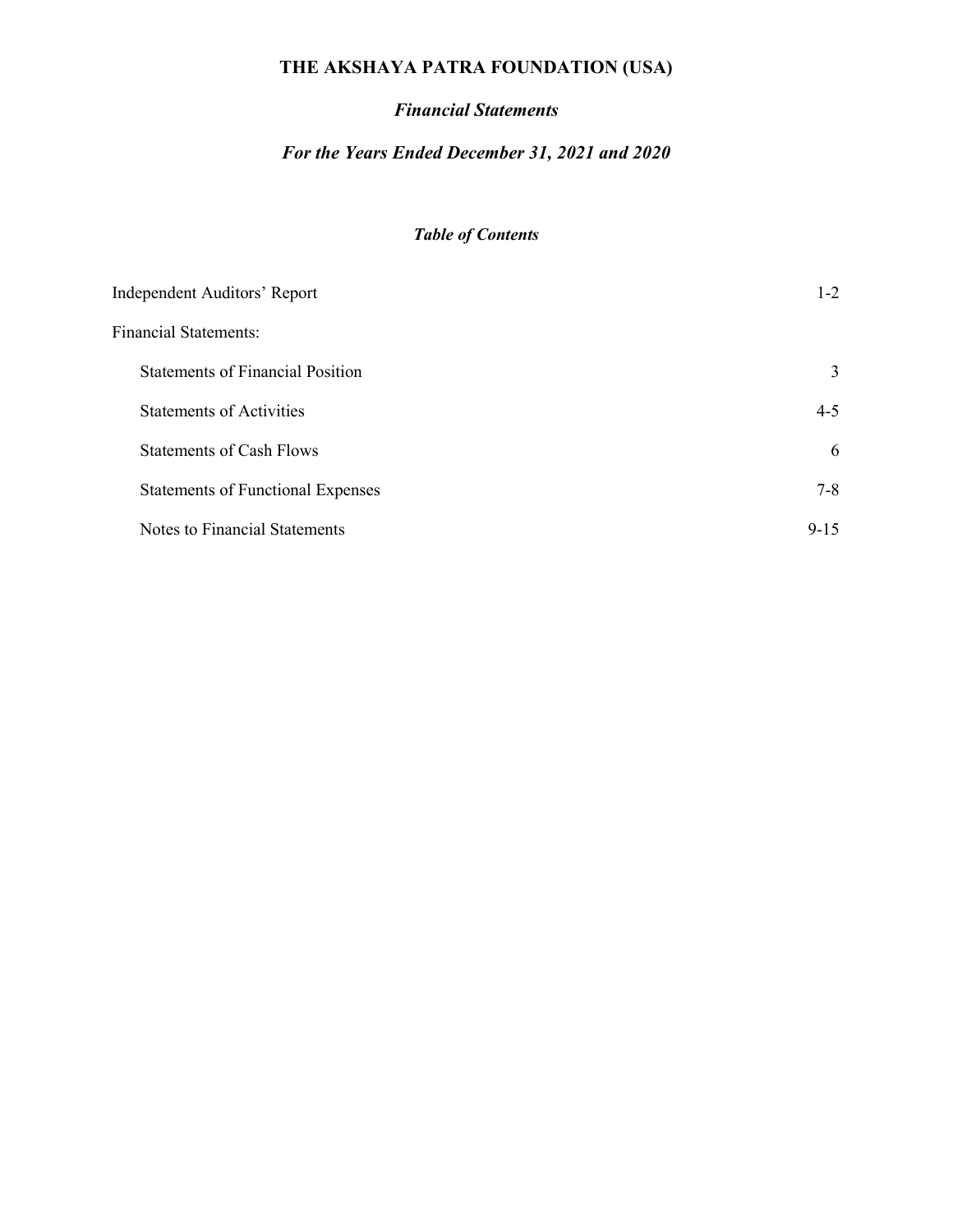

#### *Independent Auditors' Report*

To the Board of Directors The Akshaya Patra Foundation (USA) Canoga Park, California

#### *Opinion*

We have audited the accompanying financial statements of The Akshaya Patra Foundation (USA) (a nonprofit organization), which comprise the statement of financial position as of December 31, 2021, and the related statements of activities, cash flows, and functional expenses for the year then ended, and the related notes to the financial statements.

In our opinion, the financial statements referred to above present fairly, in all material respects, the financial position of The Akshaya Patra Foundation (USA) as of December 31, 2021, and the changes in its net assets and its cash flows for the year then ended in accordance with accounting principles generally accepted in the United States of America.

#### *Basis for Opinion*

We conducted our audit in accordance with auditing standards generally accepted in the United States of America. Our responsibilities under those standards are further described in the Auditor's Responsibilities for the Audit of the Financial Statements section of our report. We are required to be independent of The Akshaya Patra Foundation (USA) and to meet our other ethical responsibilities in accordance with the relevant ethical requirements relating to our audit. We believe that the audit evidence we have obtained is sufficient and appropriate to provide a basis for our audit opinion.

#### *Responsibilities of Management for the Financial Statements*

Management is responsible for the preparation and fair presentation of the financial statements in accordance with accounting principles generally accepted in the United States of America, and for the design, implementation, and maintenance of internal control relevant to the preparation and fair presentation of financial statements that are free from material misstatement, whether due to fraud or error.

> *A Certified Women-Owned Business Enterprise in the Commonwealth of Massachusetts and City of New York* 4238 Washington Street, Suite 307, Boston, Massachusetts 02131 687 West 204th Street, New York, New York 10034 *Member, American Institute of Certified Public Accountants Member, Association of Fraud Examiners*  www.daviskellycpas.com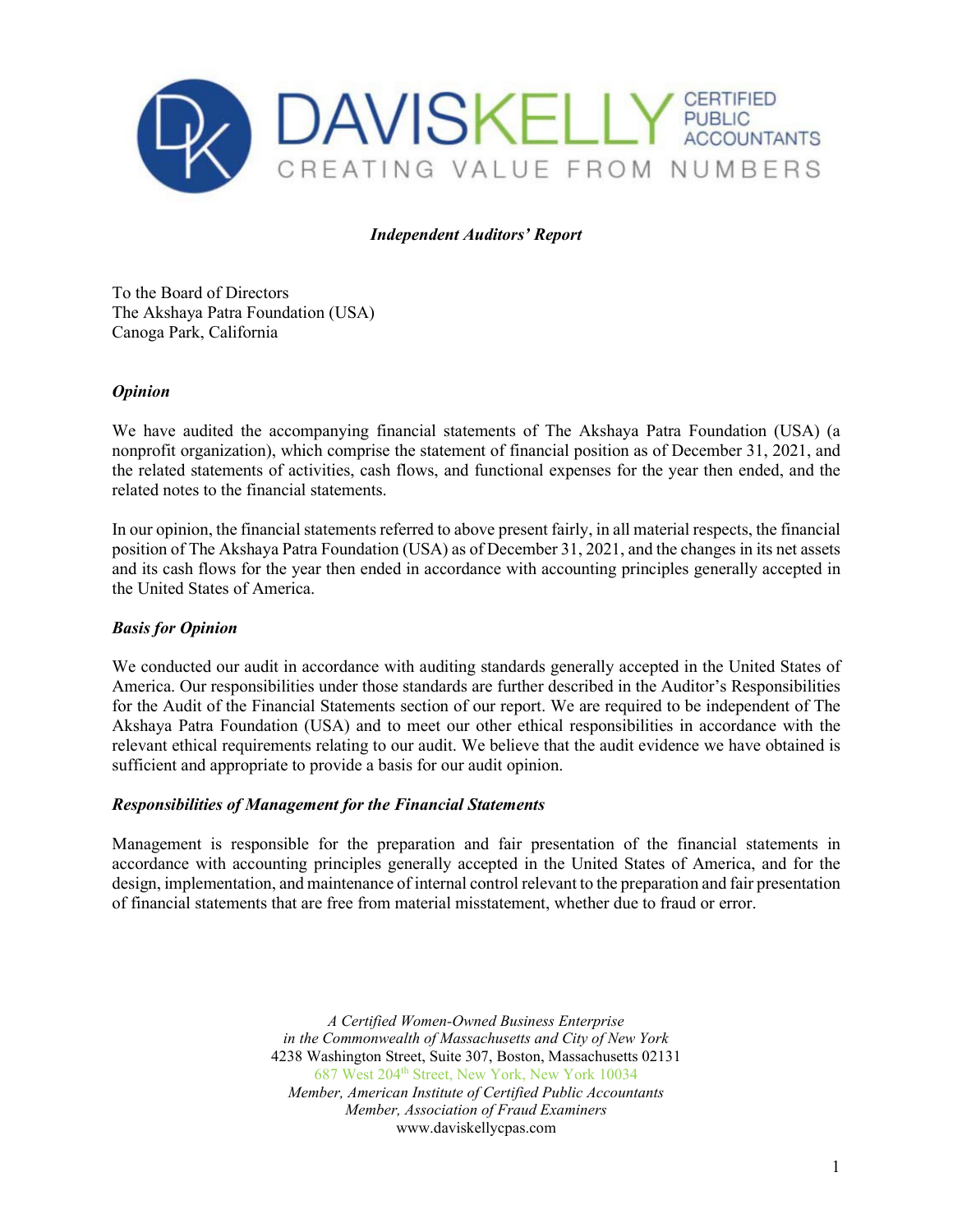In preparing the financial statements, management is required to evaluate whether there are conditions or events, considered in the aggregate, that raise substantial doubt about The Akshaya Patra Foundation (USA)'s ability to continue as a going concern within one year after the date that the financial statements are available to be issued.

#### *Auditors' Responsibilities for the Audit of the Financial Statements*

Our objectives are to obtain reasonable assurance about whether the financial statements as a whole are free from material misstatement, whether due to fraud or error, and to issue an auditor's report that includes our opinion. Reasonable assurance is a high level of assurance but is not absolute assurance and therefore is not a guarantee that an audit conducted in accordance with generally accepted auditing standards will always detect a material misstatement when it exists. The risk of not detecting a material misstatement resulting from fraud is higher than for one resulting from error, as fraud may involve collusion, forgery, intentional omissions, misrepresentations, or the override of internal control. Misstatements, including omissions, are considered material if there is a substantial likelihood that, individually or in the aggregate, they would influence the judgment made by a reasonable user based on the financial statements.

In performing an audit in accordance with generally accepted auditing standards, we:

- Exercise professional judgment and maintain professional skepticism throughout the audit.
- Identify and assess the risks of material misstatement of the financial statements, whether due to fraud or error, and design and perform audit procedures responsive to those risks. Such procedures include examining, on a test basis, evidence regarding the amounts and disclosures in the financial statements.
- Obtain an understanding of internal control relevant to the audit in order to design audit procedures that are appropriate in the circumstances, but not for the purpose of expressing an opinion on the effectiveness of The Akshaya Patra Foundation (USA)'s internal control. Accordingly, no such opinion is expressed.
- Evaluate the appropriateness of accounting policies used and the reasonableness of significant accounting estimates made by management, as well as evaluate the overall presentation of the financial statements.
- Conclude whether, in our judgment, there are conditions or events, considered in the aggregate, that raise substantial doubt about The Akshaya Patra Foundation (USA)'s ability to continue as a going concern for a reasonable period of time.

We are required to communicate with those charged with governance regarding, among other matters, the planned scope and timing of the audit, significant audit findings, and certain internal control related matters that we identified during the audit.

#### *Report on Summarized Comparative Information*

We have previously audited The Akshaya Patra Foundation (USA)'s 2020 financial statements, and our report dated April 30, 2021, expressed an unmodified opinion on those audited financial statements. In our opinion, the summarized comparative information presented herein as of and for the year ended December 31, 2020 is consistent, in all material respects, with the audited financial statements from which it has been derived.

DavisKelly LLC

New York, New York May 25, 2022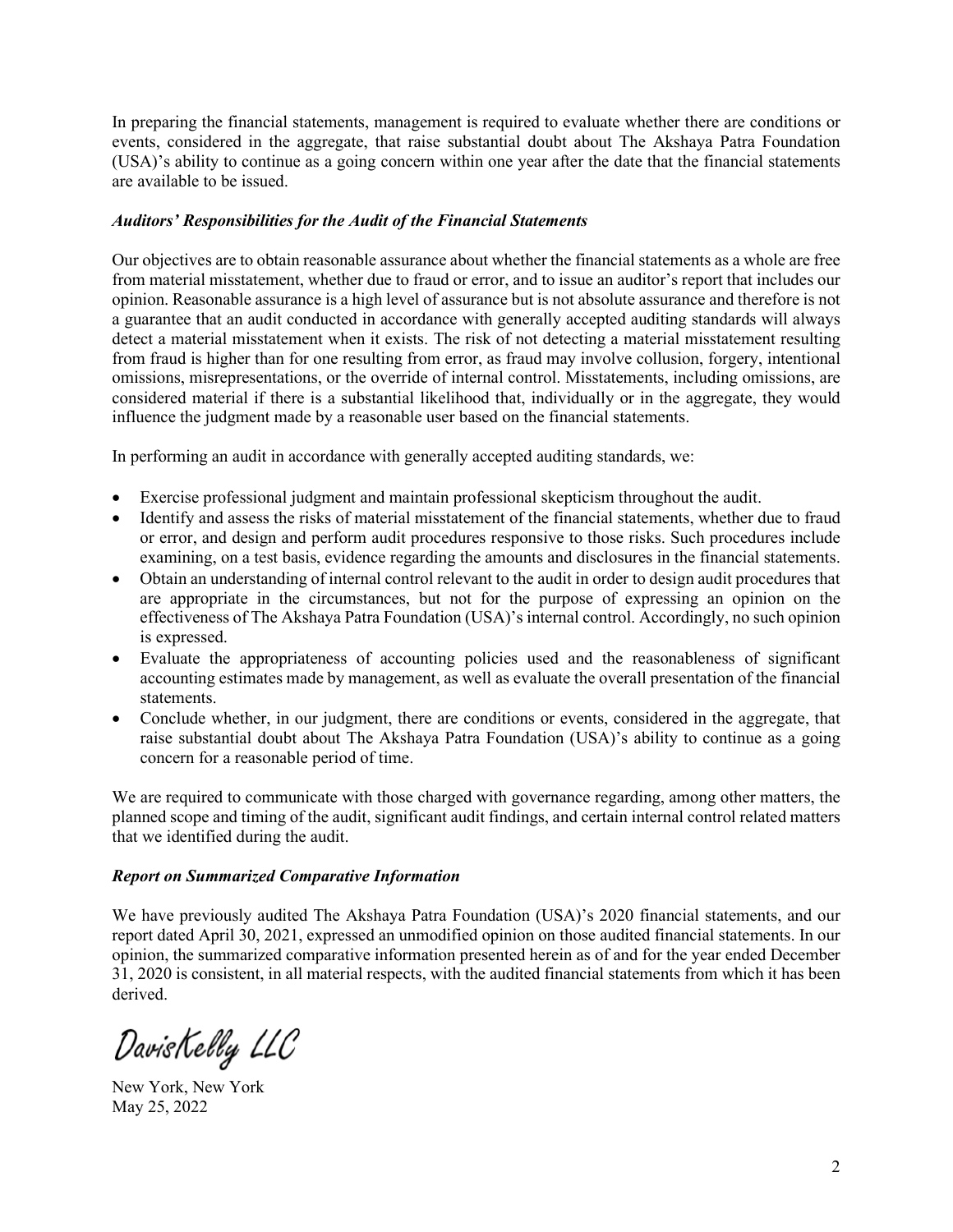# *Statements of Financial Position*

### *As of December 31, 2021 and 2020*

| <b>Assets</b>                                                    |              | 2021       |           | 2020      |
|------------------------------------------------------------------|--------------|------------|-----------|-----------|
| <b>Current Assets:</b>                                           |              |            |           |           |
| Cash and cash equivalents                                        |              | 9,923,859  | \$        | 6,779,097 |
| Accounts and pledges receivable                                  |              | 225,640    |           | 274,225   |
| Prepaid expenses                                                 |              | 7,555      |           | 11,578    |
| <b>Total current assets</b>                                      |              | 10,157,054 |           | 7,064,900 |
| <b>Website and Computers, net</b>                                |              |            |           | 10,196    |
| <b>Other Assets:</b>                                             |              |            |           |           |
| Pledges receivable - noncurrent, net                             |              |            |           | 327,780   |
| <b>Total</b> assets                                              | $\mathbb{S}$ | 10,157,054 | <u>\$</u> | 7,402,876 |
| <b>Liabilities and Net Assets</b><br><b>Current Liabilities:</b> |              |            |           |           |
| Accounts payable                                                 |              | 65,618     | \$        | 11,142    |
| Grants payable                                                   |              | 6,919,124  |           | 4,121,711 |
| Accrued expenses                                                 |              | 35,419     |           | 13,330    |
| Refundable advanced                                              |              |            |           | 119,800   |
| <b>Total liabilities</b>                                         |              | 7,020,161  |           | 4,265,983 |
| <b>Net Assets:</b>                                               |              |            |           |           |
| Without donor restrictions                                       |              | 982,800    |           | 850,649   |
| With donor restrictions                                          |              | 2,154,093  |           | 2,286,244 |
| <b>Total net assets</b>                                          |              | 3,136,893  |           | 3,136,893 |
| <b>Total liabilities and net assets</b>                          | \$           | 10,157,054 | S         | 7,402,876 |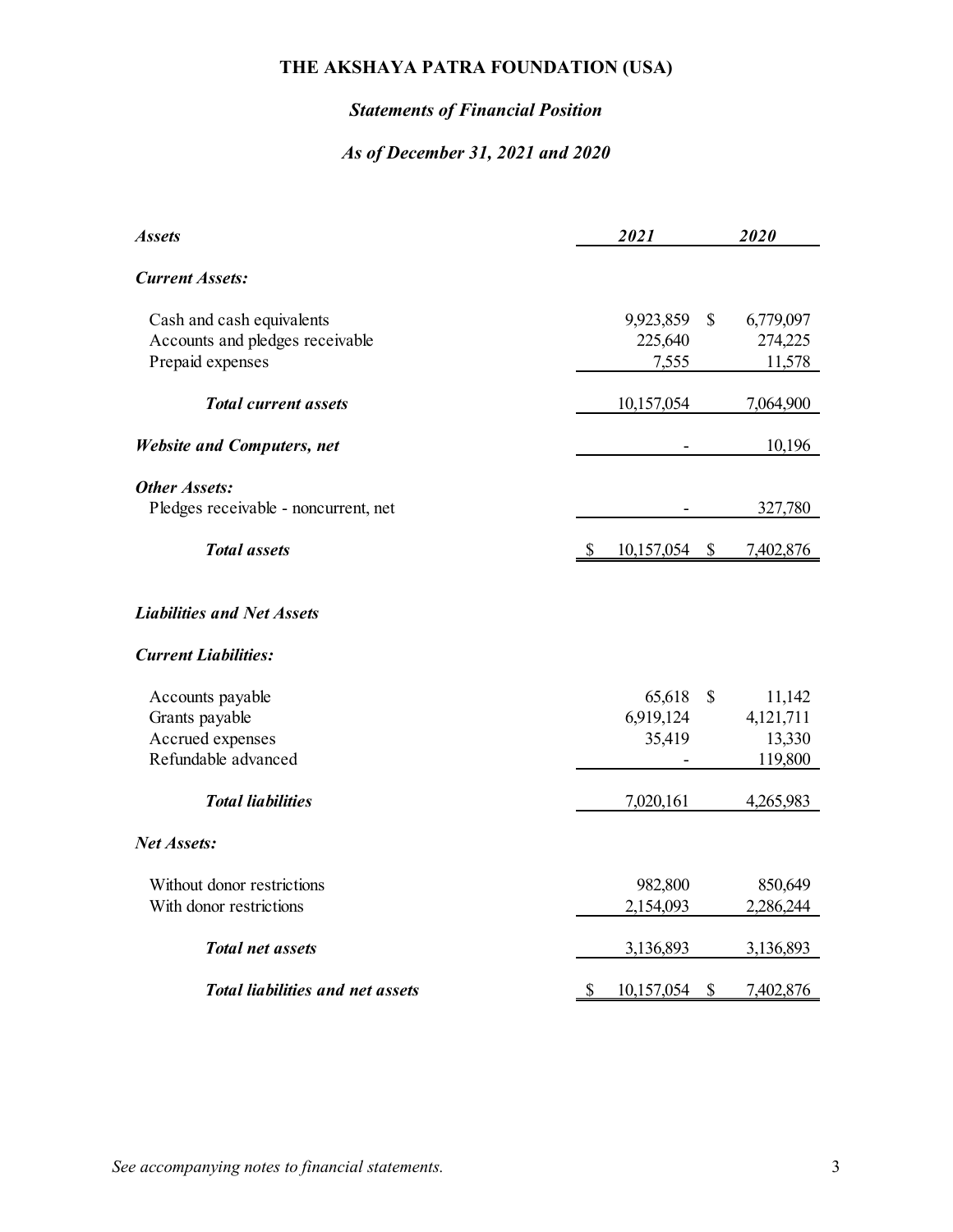# *Statement of Activities*

|                                       |               | <b>Without</b><br><b>Donor</b> | With<br><b>Donor</b>  |              |  |
|---------------------------------------|---------------|--------------------------------|-----------------------|--------------|--|
|                                       |               | <b>Restrictions</b>            | <b>Restrictions</b>   | <b>Total</b> |  |
| <b>Revenue and Support:</b>           |               |                                |                       |              |  |
| Contributions and other support:      |               |                                |                       |              |  |
| Contributions                         | \$            | 2,327,962                      | \$<br>3,030,898<br>\$ | 5,358,860    |  |
| Interest income                       |               | 18,337                         |                       | 18,337       |  |
| Misc Income                           |               | 120,305                        |                       | 120,305      |  |
| Grants                                |               | 711,206                        |                       | 711,206      |  |
| Net assets released from restrictions |               | 1,462,539                      | (1,462,539)           |              |  |
| <b>Total contributions and other</b>  |               |                                |                       |              |  |
| support                               |               | 4,640,349                      | 1,568,359             | 6,208,708    |  |
| Event revenue                         |               | 6,141,933                      | 116,425               | 6,258,358    |  |
| Less: direct event expenses           |               | (320, 269)                     |                       | (320, 269)   |  |
| Net assets released from restrictions |               | 1,816,935                      | (1,816,935)           |              |  |
| Event revenue, net                    |               | 7,638,599                      | (1,700,510)           | 5,938,089    |  |
| <b>Total revenue and support</b>      |               | 12,278,948                     | (132, 151)            | 12,146,797   |  |
| <b>Expenses:</b>                      |               |                                |                       |              |  |
| Program services                      |               | 11,182,243                     |                       | 11,182,243   |  |
| Fundraising                           |               | 726,354                        |                       | 726,354      |  |
| General and administration            |               | 238,200                        |                       | 238,200      |  |
| <b>Total expenses</b>                 |               | 12,146,797                     |                       | 12,146,797   |  |
| Changes in net assets                 |               | 132,151                        | (132, 151)            |              |  |
| Net Assets, beginning of year         |               | 850,649                        | 2,286,244             | 3,136,893    |  |
| Net Assets, end of year               | $\mathcal{S}$ | 982,800                        | \$<br>2,154,093<br>\$ | 3,136,893    |  |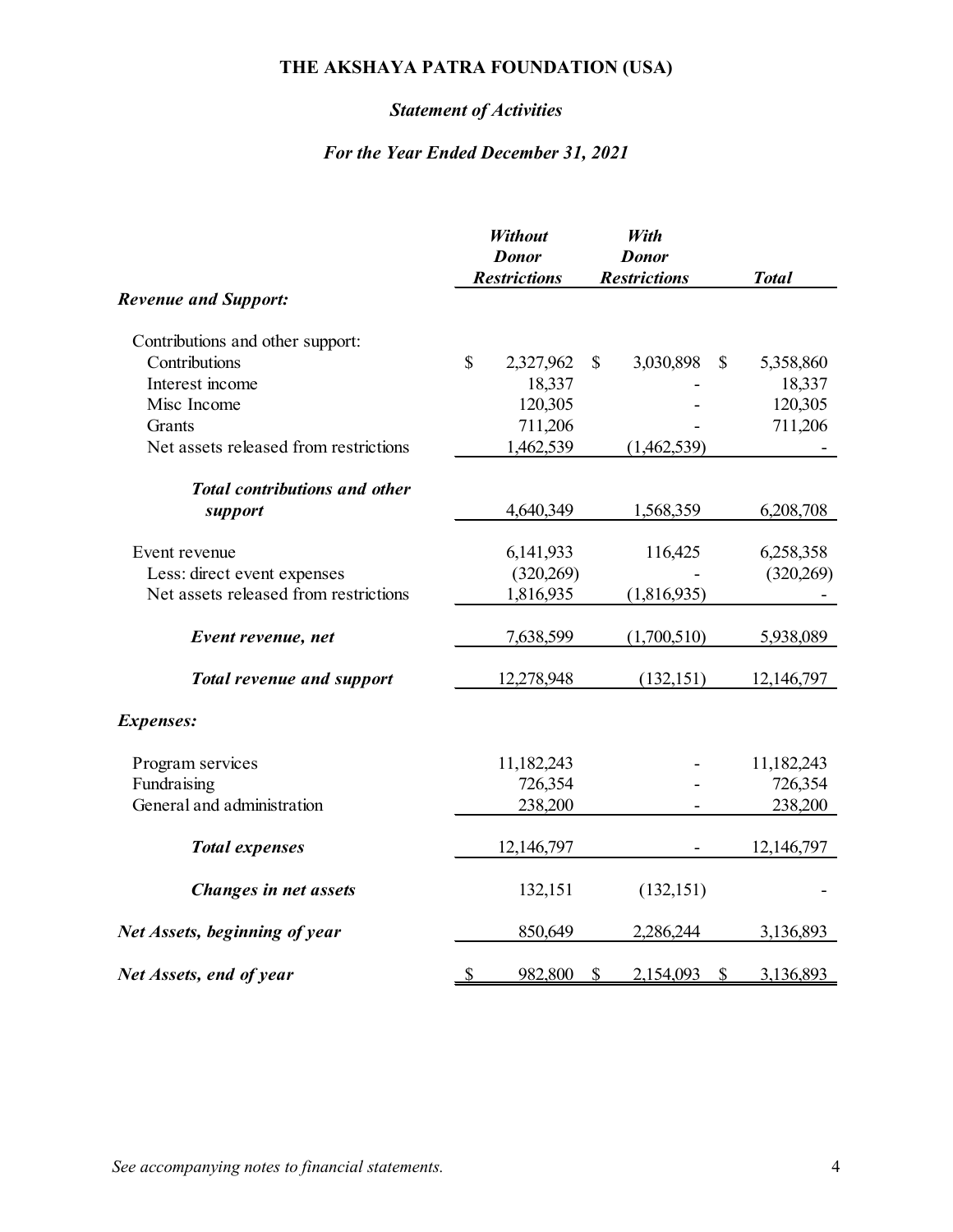# *Statement of Activities*

| <b>Revenue and Support:</b>           |              | Without<br><b>Donor</b><br><b>Restrictions</b> |               | With<br><b>Donor</b><br><b>Restrictions</b> | <b>Total</b> |  |
|---------------------------------------|--------------|------------------------------------------------|---------------|---------------------------------------------|--------------|--|
|                                       |              |                                                |               |                                             |              |  |
| Contributions and other support:      |              |                                                |               |                                             |              |  |
| Contributions                         | $\mathbb{S}$ | 5,016,432                                      | \$            | 2,690,569<br>\$                             | 7,707,001    |  |
| Interest income                       |              | 15,281                                         |               |                                             | 15,281       |  |
| Contributed goods and services        |              | 116,345                                        |               |                                             | 116,345      |  |
| Net assets released from restrictions |              | 1,222,030                                      |               | (1,222,030)                                 |              |  |
| <b>Total contributions and other</b>  |              |                                                |               |                                             |              |  |
| support                               |              | 6,370,088                                      |               | 1,468,539                                   | 7,838,627    |  |
| Event revenue                         |              | 3,810,727                                      |               | 1,198,799                                   | 5,009,526    |  |
| Less: direct event expenses           |              | (102, 615)                                     |               |                                             | (102, 615)   |  |
| Net assets released from restrictions |              | 3,336,359                                      |               | (3,336,359)                                 |              |  |
| Event revenue, net                    |              | 7,044,471                                      |               | (2,137,560)                                 | 4,906,911    |  |
| <b>Total revenue and support</b>      |              | 13,414,559                                     |               | (669,021)                                   | 12,745,538   |  |
| Expenses:                             |              |                                                |               |                                             |              |  |
| Program services                      |              | 11,120,157                                     |               |                                             | 11,120,157   |  |
| Fundraising                           |              | 689,880                                        |               |                                             | 689,880      |  |
| General and administration            |              | 180,693                                        |               |                                             | 180,693      |  |
| <b>Total expenses</b>                 |              | 11,990,730                                     |               |                                             | 11,990,730   |  |
| Changes in net assets                 |              | 1,423,829                                      |               | (669,021)                                   | 754,808      |  |
| Net Assets, beginning of year         |              | (573, 180)                                     |               | 2,955,265                                   | 2,382,085    |  |
| Net Assets, end of year               | \$           | 850,649                                        | $\mathcal{S}$ | 2,286,244<br>$\mathcal{S}$                  | 3,136,893    |  |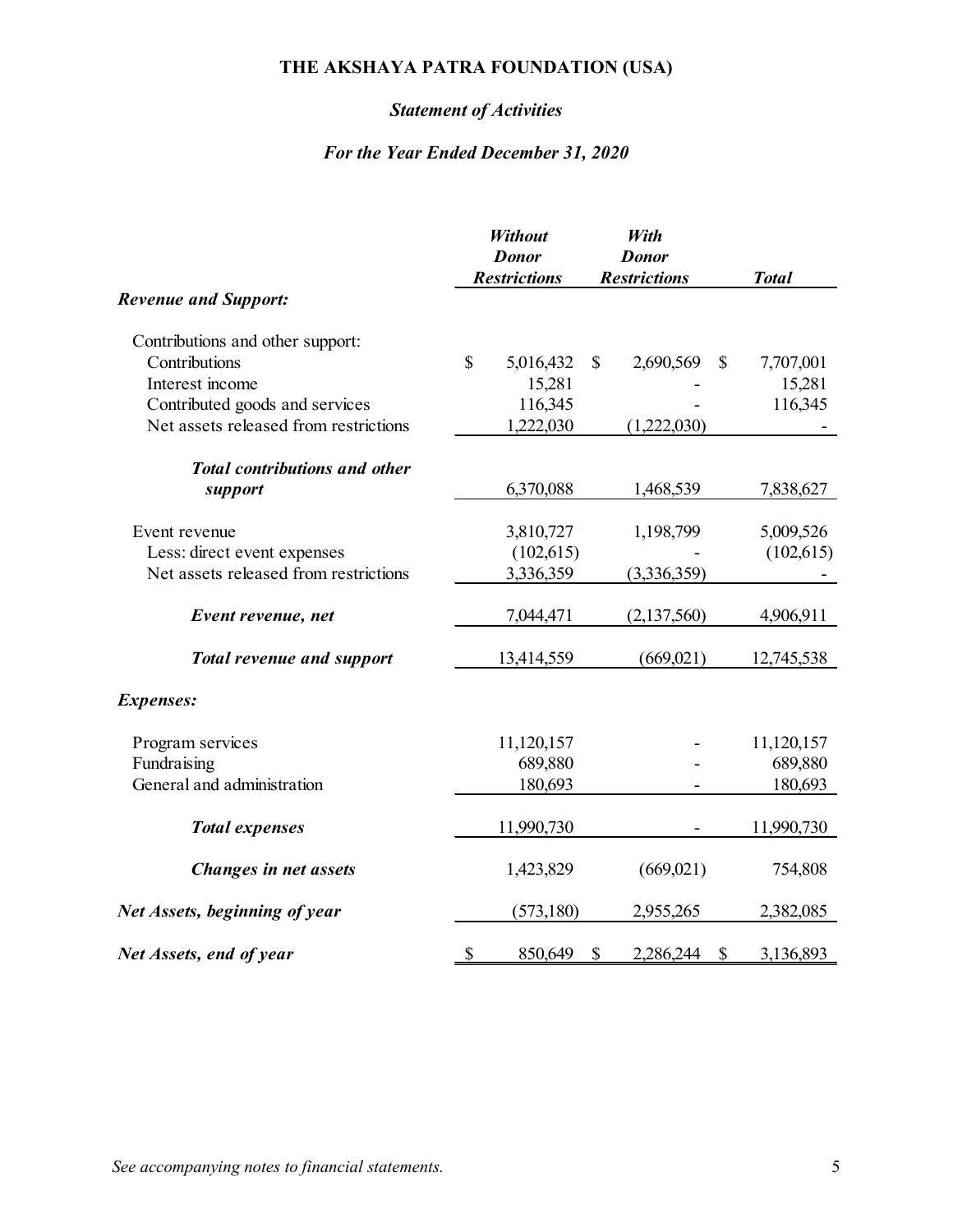# *Statements of Cash Flows*

### *For the Years Ended December 31, 2021 and 2020*

|                                                            |               | 2021            | 2020          |
|------------------------------------------------------------|---------------|-----------------|---------------|
| <b>Cash Flows from Operating Activities:</b>               |               |                 |               |
| Changes in net assets                                      | $\mathcal{S}$ |                 | \$<br>754,808 |
| Adjustments to reconcile changes in net assets to net cash |               |                 |               |
| provided by operating activities:                          |               |                 |               |
| Depreciation and amortization                              |               | 6,845           | 16,392        |
| Loss of fixed asset disposal                               |               | 3,351           |               |
| Change in:                                                 |               |                 |               |
| Accounts and pledges receivable                            |               | 48,585          | 494,943       |
| Prepaid expenses                                           |               | 4,023           | (8,788)       |
| Pledges receivable - noncurrent                            |               | 327,780         | (318, 143)    |
| Accounts payable                                           |               | 54,476          | 649           |
| Grants payable                                             |               | 2,797,413       | 4,121,711     |
| Accrued expenses                                           |               | 22,089          | (79,305)      |
| Refundable advance                                         |               | (119,800)       | 119,800       |
| Net cash provided by operating activities                  |               | 3,144,762       | 5,102,067     |
| <b>Cash Flows from Investing Activities:</b>               |               |                 |               |
| Purchase of fixed assets                                   |               |                 | (2,084)       |
| Net cash used in investing activities                      |               |                 | (2,084)       |
| Net change in cash and cash equivalents                    |               | 3,144,762       | 5,099,983     |
| <b>Cash and Cash Equivalents, beginning</b>                |               | 6,779,097       | 1,679,114     |
| <b>Cash and Cash Equivalents, ending</b>                   | \$            | 9,923,859<br>\$ | 6,779,097     |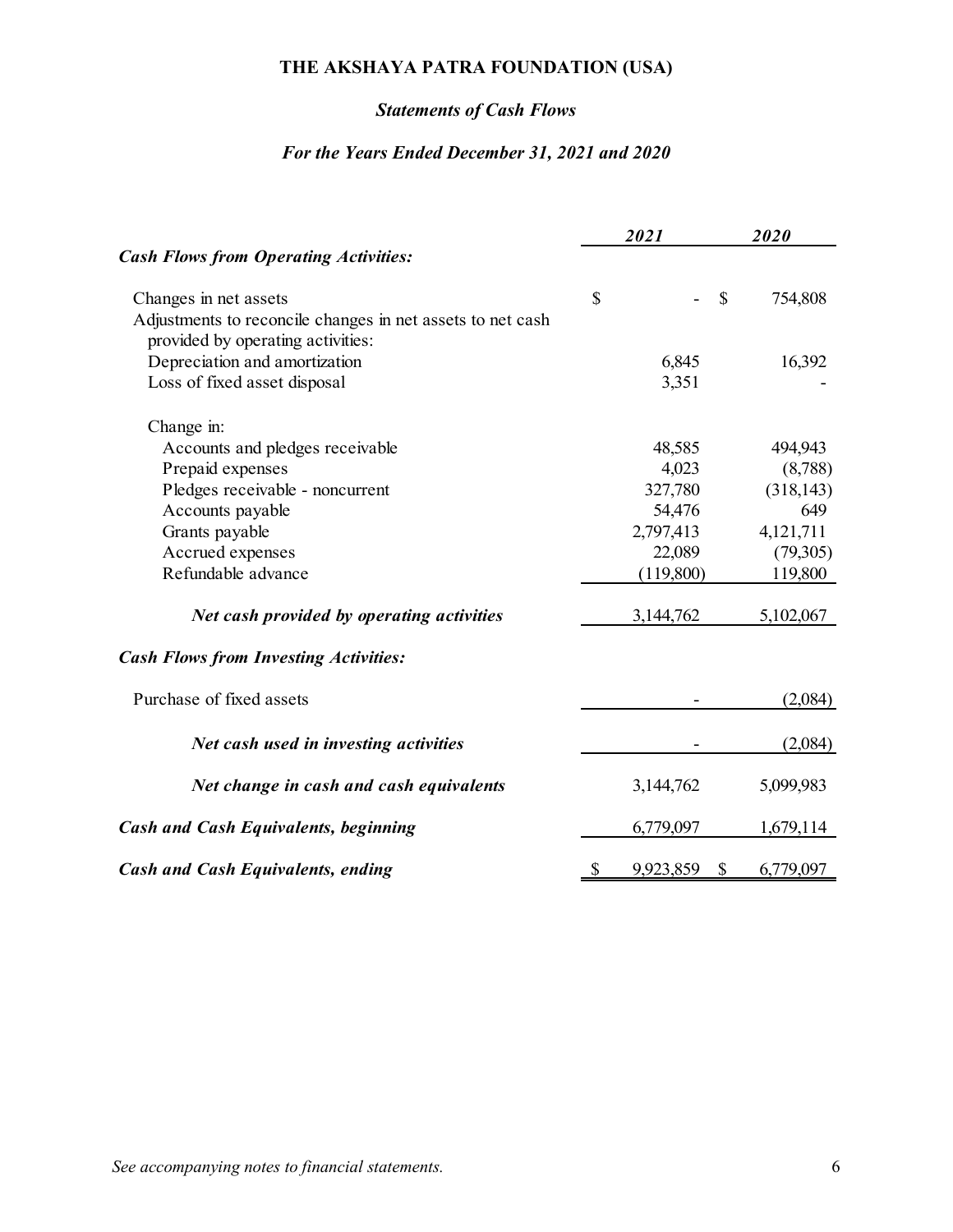# *Statement of Functional Expenses*

|                                  | Program         | <b>General</b> and |                       |                            |  |
|----------------------------------|-----------------|--------------------|-----------------------|----------------------------|--|
|                                  | <b>Services</b> | <b>Fundraising</b> | <b>Administration</b> | <b>Total</b>               |  |
| Grants to Akshaya Patra          |                 |                    |                       |                            |  |
| Foundation India                 | 10,689,899      | $\mathcal{S}$      | \$                    | 10,689,899<br>\$           |  |
| Salaries and program consultants | 408,870         | 518,567            | 69,807                | 997,244                    |  |
| Health insurance                 | 10,288          | 13,048             | 1,757                 | 25,093                     |  |
| Fringe benefits                  | 2,085           | 2,644              | 356                   | 5,085                      |  |
| Payroll taxes                    | 28,997          | 36,776             | 4,951                 | 70,724                     |  |
| Professional fees                | 22,509          | 15,006             | 37,515                | 75,030                     |  |
| Donation processing fees         |                 | 68,126             | 7,570                 | 75,696                     |  |
| Information technology           |                 | 3,161              | 558                   | 3,719                      |  |
| Website                          | 405             | 2,025              | 1,620                 | 4,050                      |  |
| Filing fees                      |                 |                    | 10,858                | 10,858                     |  |
| Marketing expenses               |                 | 33,375             | 8,344                 | 41,719                     |  |
| Occupancy                        |                 | 3,596              | 3,596                 | 7,192                      |  |
| Telecommunication                |                 | 1,862              | 1,241                 | 3,103                      |  |
| Pension expense                  | 4,263           | 5,407              | 728                   | 10,398                     |  |
| Insurance                        |                 |                    | 15,795                | 15,795                     |  |
| Office expenses                  |                 | 19,029             | 57,088                | 76,117                     |  |
| Dues and subscription            | 14,927          | 3,732              | 6,220                 | 24,879                     |  |
| Fixed asset disposal             |                 |                    | 3,351                 | 3,351                      |  |
| Depreciation and amortization    |                 |                    | 6,845                 | 6,845                      |  |
| <b>Total expenses</b>            | 11,182,243      | 726,354<br>S       | 238,200<br>\$         | 12,146,797<br><sup>S</sup> |  |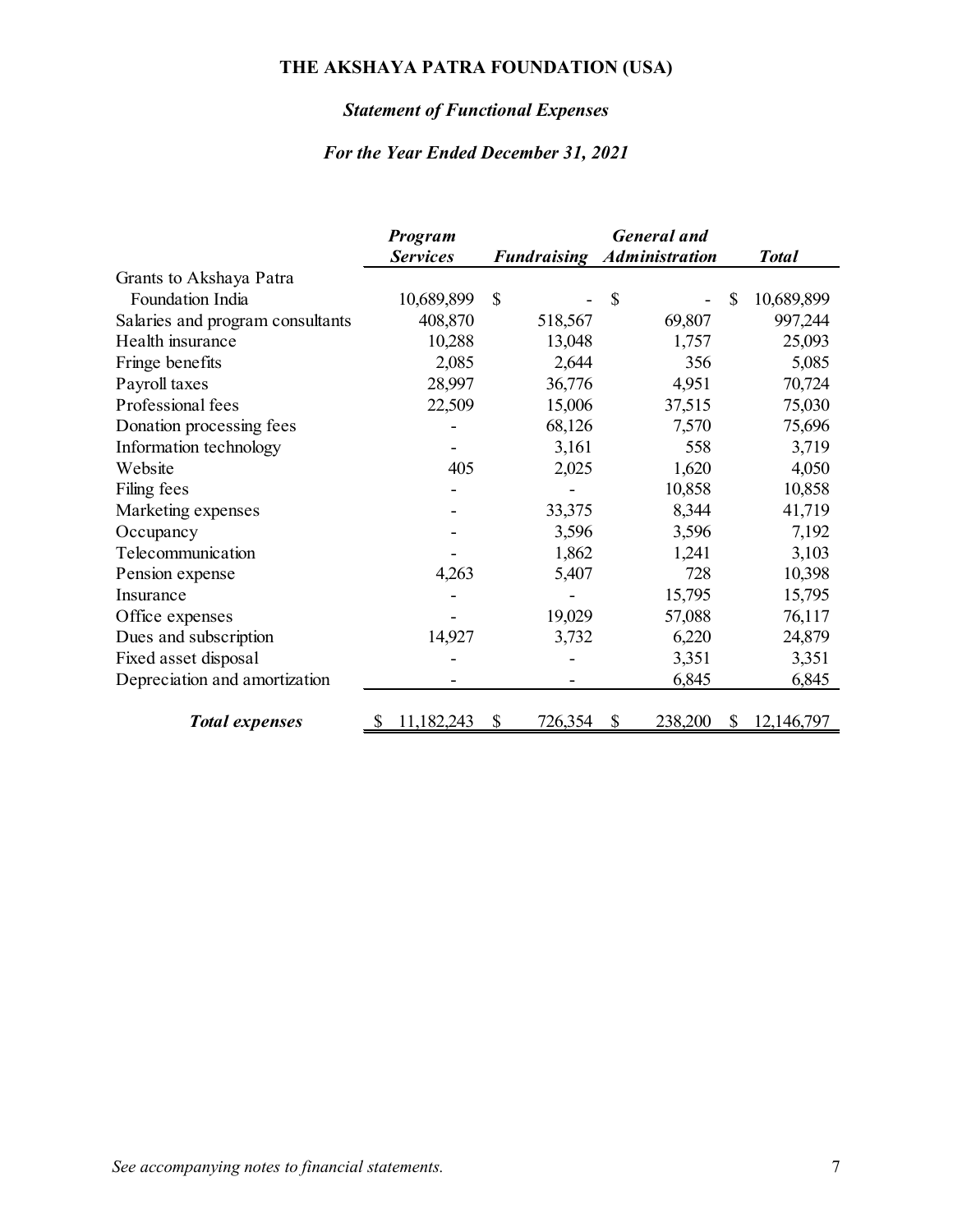# *Statement of Functional Expenses*

|                                  | Program |                 |              | <b>General</b> and |                       |   |              |
|----------------------------------|---------|-----------------|--------------|--------------------|-----------------------|---|--------------|
|                                  |         | <b>Services</b> |              | <b>Fundraising</b> | <b>Administration</b> |   | <b>Total</b> |
| Grants to Akshaya Patra          |         |                 |              |                    |                       |   |              |
| Foundation India                 | \$      | 10,663,287      | $\mathbb{S}$ |                    | \$                    | S | 10,663,287   |
| Salaries and program consultants |         | 395,728         |              | 501,899            | 67,563                |   | 965,190      |
| Health insurance                 |         | 9,554           |              | 12,117             | 1,631                 |   | 23,302       |
| Fringe benefits                  |         | 2,409           |              | 3,056              | 411                   |   | 5,876        |
| Payroll taxes                    |         | 26,235          |              | 33,274             | 4,479                 |   | 63,988       |
| Professional fees                |         | 16,600          |              | 11,067             | 27,667                |   | 55,334       |
| Donation processing fees         |         |                 |              | 37,856             | 4,206                 |   | 42,062       |
| Information technology           |         |                 |              | 11,349             | 2,003                 |   | 13,352       |
| Website                          |         | 559             |              | 2,797              | 2,238                 |   | 5,594        |
| Filing fees                      |         |                 |              |                    | 11,983                |   | 11,983       |
| Marketing expenses               |         |                 |              | 61,663             | 15,416                |   | 77,079       |
| Occupancy                        |         |                 |              | 5,100              | 5,100                 |   | 10,200       |
| Telecommunication                |         |                 |              | 2,467              | 1,644                 |   | 4,111        |
| Pension expense                  |         | 2,543           |              | 3,225              | 434                   |   | 6,202        |
| Insurance                        |         |                 |              |                    | 8,577                 |   | 8,577        |
| Office expenses                  |         |                 |              | 3,199              | 9,598                 |   | 12,797       |
| Travel                           |         | 3,242           |              | 811                | 1,351                 |   | 5,404        |
| Depreciation and amortization    |         |                 |              |                    | 16,392                |   | 16,392       |
|                                  |         |                 |              |                    |                       |   |              |
| <b>Total expenses</b>            | S       | 11,120,157      | \$           | 689,880            | \$<br>180,693         | S | 11,990,730   |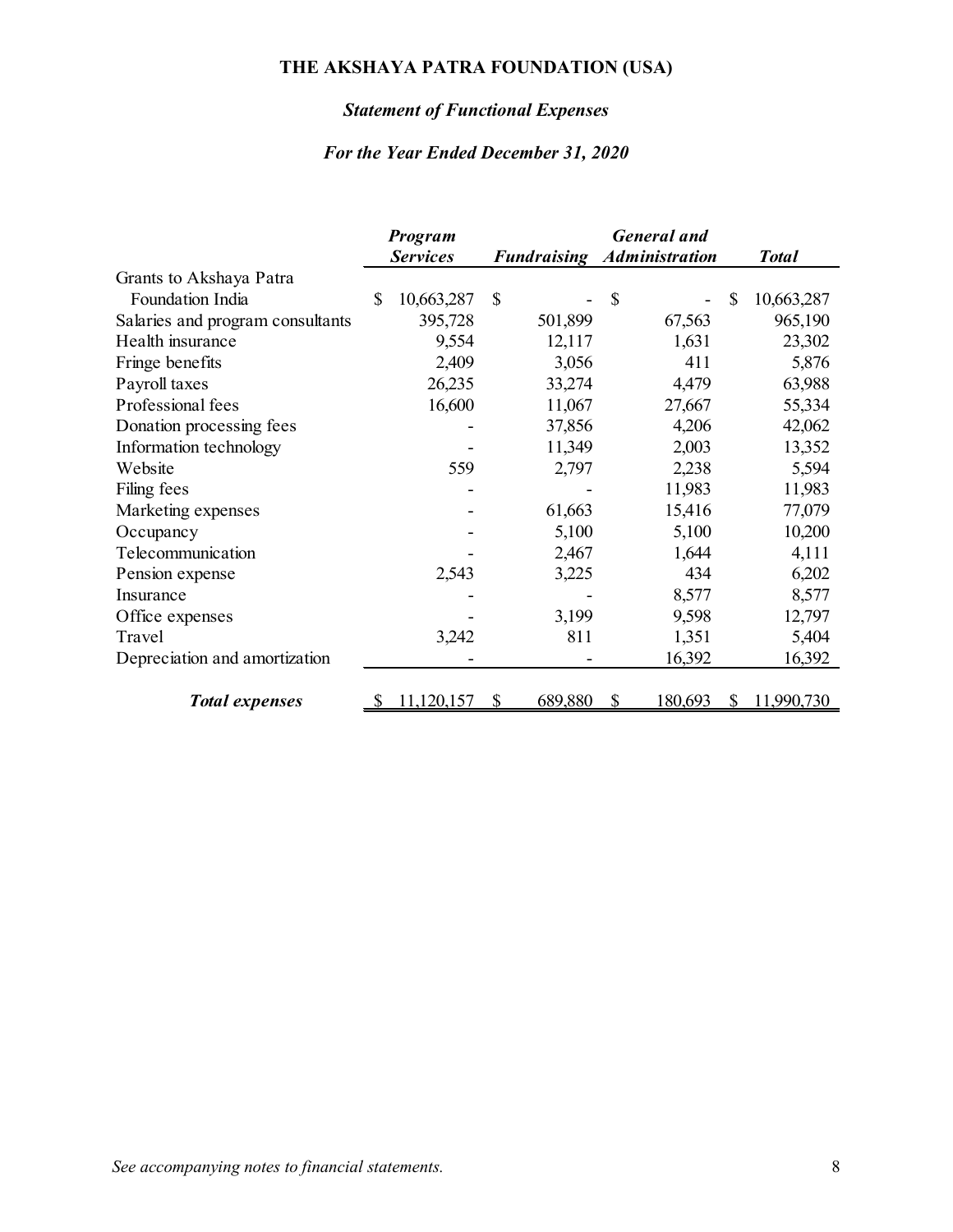#### *Notes to Financial Statements*

#### *For the Years Ended December 31, 2021 and 2020*

#### *Note 1. Organization*

The Akshaya Patra Foundation (USA) (the Organization) was established in 2001 as a USA 501(c)(3) nonprofit corporation to promote the mission and to raise and distribute funds to help grow The Akshaya Patra Foundation (TAPF) based in Bengaluru, India. In 2021, TAPF provided hot, nutritious meals and grocery kits to more than 1.8 million children daily in over 19,000 government schools across 14 states from 55 centralized and 2 de-centralized kitchen locations in India. These meals serve a dual role of combatting childhood malnutrition and encouraging school attendance. In the years ended December 31, 2021 and 2020, the Organization contributed \$10,689,899 and \$10,663,287 to TAPF in the form of grants. Pursuant to a Board Resolution, which can be amended from time to time, a percentage of all funds raised by The Akshaya Patra Foundation (USA) are retained to cover its operating expenses and the balance is sent as grants either with or without use restrictions in accordance with donor instructions. Additionally, the Organization may receive other funds which are designated to be used exclusively for its operations.

#### *Note 2. Summary of Significant Accounting Policies*

#### *Basis of Accounting*

The accompanying financial statements have been prepared on the accrual basis of accounting in accordance with generally accepted accounting principles.

#### *Net Assets*

Net assets, revenues, gains, and losses are classified based on the existence or absence of donor or grantor imposed restrictions. Accordingly, net assets and changes therein are classified and reported as follows:

*Net assets without donor restrictions:* Net assets without donor restrictions are those available for use in general operations and not subject to donor or certain grantor restrictions.

*Net assets with donor restrictions:* Net assets with donor restrictions are subject to donor-imposed or certain grantor-imposed restrictions. Some donor-imposed restrictions are temporary in nature, such as those that will be met by the passage of time or other events specified by the donor. Other donor-imposed restrictions are perpetual in nature, where the donor stipulates that resources be maintained in perpetuity. Donorimposed Restrictions are released when a restriction expires, that is, when the stipulated time has elapsed, when the stipulated purpose for which the resource was restricted has been fulfilled, or both.

#### *Basis of Presentation*

Financial statements presentation follows the guidelines of Financial Accounting Standards Board (FASB) Accounting Standards Codification (ASC) 958, *Not-for-Profit Entities—Presentation of Financial Statements of Not-for-Profit Entities*.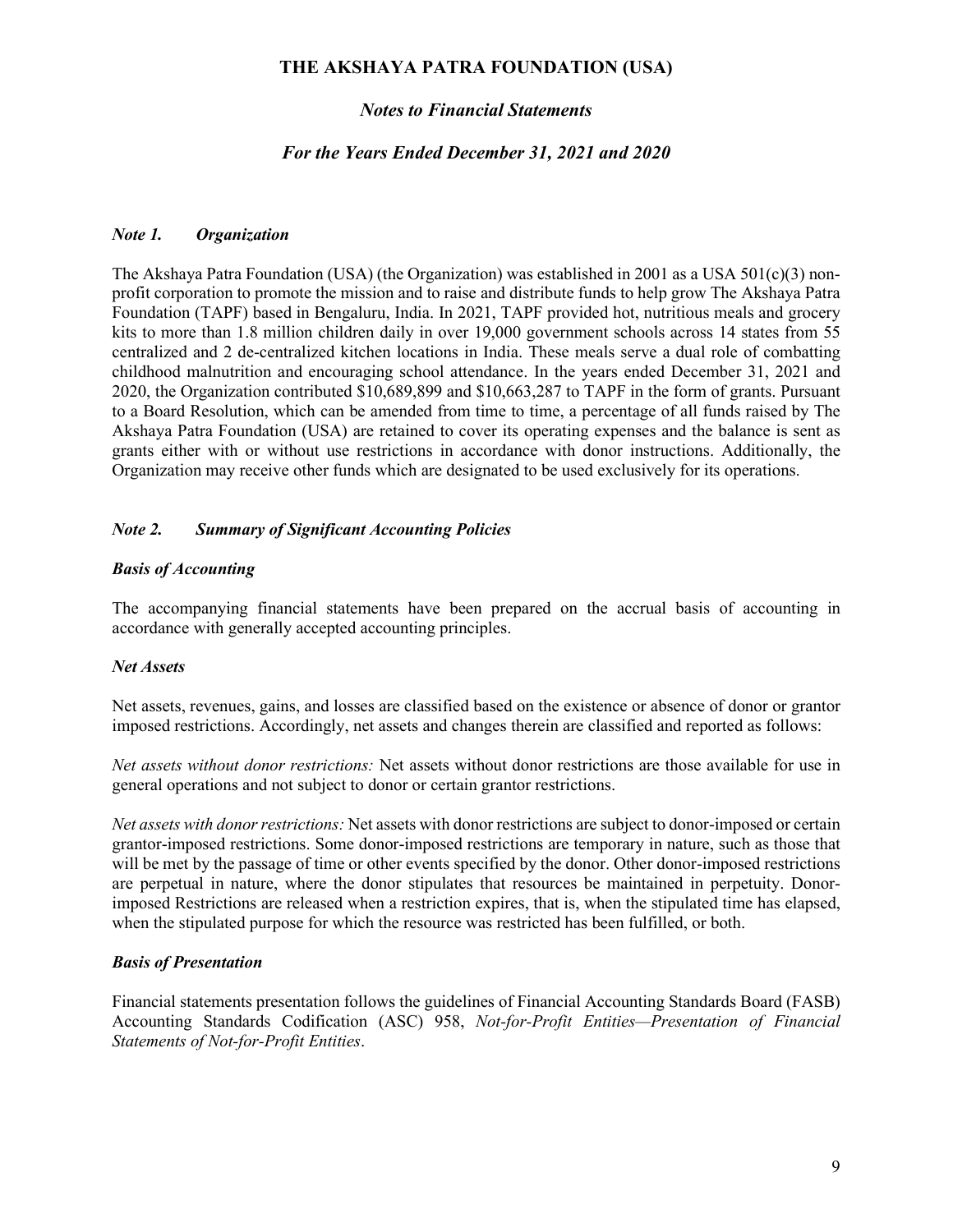### *Notes to Financial Statements*

#### *For the Years Ended December 31, 2021 and 2020*

#### *Note 2. Summary of Significant Accounting Policies (Continued)*

#### *Cash and Cash Equivalents*

The Organization considers as cash equivalents all highly liquid investments, which can be converted into known amounts of cash and have a maturity period of ninety days or less at the time of purchase. Excluded from this definition of cash equivalents are such amounts that represent funds that have been restricted by donors and designated by the Board.

#### *Contributed Goods and Services*

The Organization records various types of in kind support including contributed professional services, advertising and materials. Contributed professional services are recognized if the services received (a) create or enhance long-lived assets or (b) require specialized skills, are provided by individuals possessing those skills, and would typically need to be purchased if not provided by donations. Contributions of tangible assets are recognized at fair market value when received. Additionally, the Organization receives a significant amount of skilled, contributed time, which does not meet the two recognition criteria as described above. Accordingly, the value of this contributed time has not been determined and is not reflected in the accompanying financial statements.

#### *Functional Allocation of Expenses*

The Organization allocates its expenses on a functional basis among its various programs and support services. Expenses that can be identified with a specific program and/ or support service are allocated directly according to its natural expenditure classification.

#### *Equipment*

Equipment is recorded at cost, if purchased, or if donated, at their estimated fair market value at the date of receipt. All acquisitions of equipment in excess of \$1,500 and all expenditures for repairs, maintenance, and betterments that materially prolong the useful lives of assets are capitalized. The cost of maintenance, repairs, and minor renewals are expensed as incurred. Depreciation is computed using the straight-line method over the estimated useful lives of the related assets of three to five years.

#### *Income Tax Status*

The Organization is exempt from federal income tax under Section 501(c) (3) of the Internal Revenue Code except on net income derived from unrelated business activities. In addition, the Organization qualifies for the charitable contribution deduction under Section 170(b) (1) (a) and has been classified as an organization that is not a private foundation under Section 509(a) (1). The Organization is also exempt from State taxes.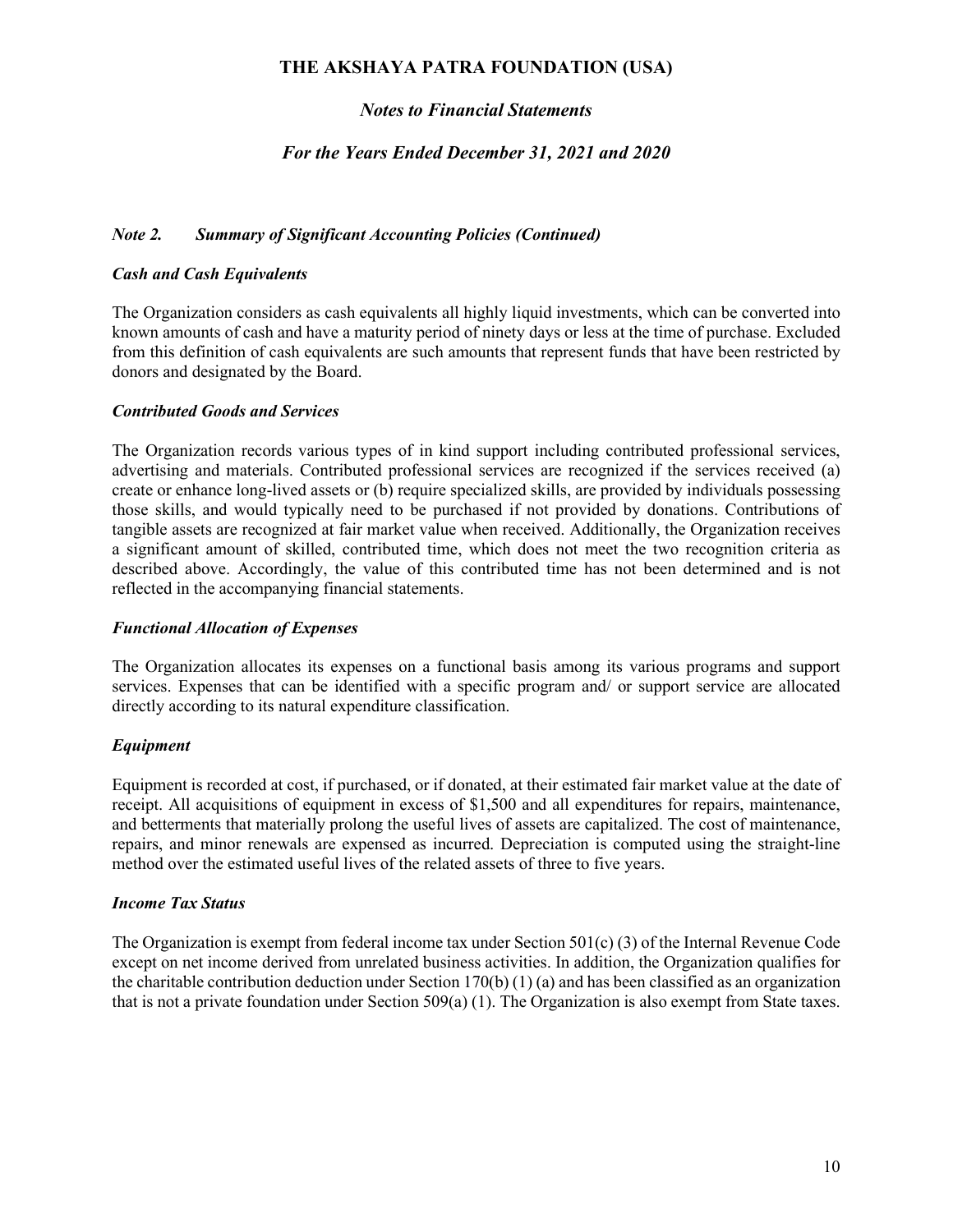### *Notes to Financial Statements*

#### *For the Years Ended December 31, 2021 and 2020*

#### *Note 2. Summary of Significant Accounting Policies (Continued)*

#### *Use of Estimates and Assumptions*

The presentation of financial statements in conformity with accounting principles generally accepted in the United States of America requires the Organization's management to make estimates and assumptions. These affect the reported amounts of assets and liabilities, and disclosures of contingent assets and liabilities at the date of the financial statements, and the reported amounts of revenues and expenses during the reporting period. Actual results could differ from those estimates and assumptions.

#### *Revenue and Revenue Recognition*

Revenue is recognized when earned. Program service fees and payments under cost-reimbursable contracts received in advance are deferred to the applicable period in which the related services are performed or expenditures are incurred, respectively. Contributions are recognized when cash, securities or other assets, an unconditional promise to give, or notification of a beneficial interest is received. Conditional promises to give are not recognized until the conditions on which they depend have been substantially met.

#### *Contributions*

Contributions are recognized as revenue when they are received or unconditionally pledged. The Organization reports gifts of cash and other assets as restricted support if they are received with donor stipulations that limit the use of the donated assets. When a donor restriction expires, assets with restrictions are reclassified to assets with restrictions.

#### *Pledges Receivable*

Pledges receivable represent amounts which are due from donors which are classified as current if they are scheduled for payment within one year, and non-current when the expected payment date exceeds one year. Promises to give with expected payment dates that extend beyond one year are discounted to their present value. Management believes that all pledges receivable are collectible, and therefore, no allowance for doubtful pledges has been established. If pledges are determined to be uncollectible in subsequent periods, they will be charged to activities at that time.

#### *New Accounting Pronouncements*

The Organization has adopted Accounting Standards Update (ASU) 2014-09, *Revenue from Contracts with Customers (Topic 606)*, as amended. ASU 2014-09 eliminated the transaction and industry-specific revenue recognition guidance under previous U.S. GAAP and replaced it with a principle-based approach for determining revenue recognition. The core principle of ASU 2014-09 is that an entity should recognize revenue to depict the transfer of goods or services to customers in an amount that reflects the consideration to which the entity expects to be entitled in exchange for those goods or services. The standard improves the usefulness and understandability of the Organization's financial reporting.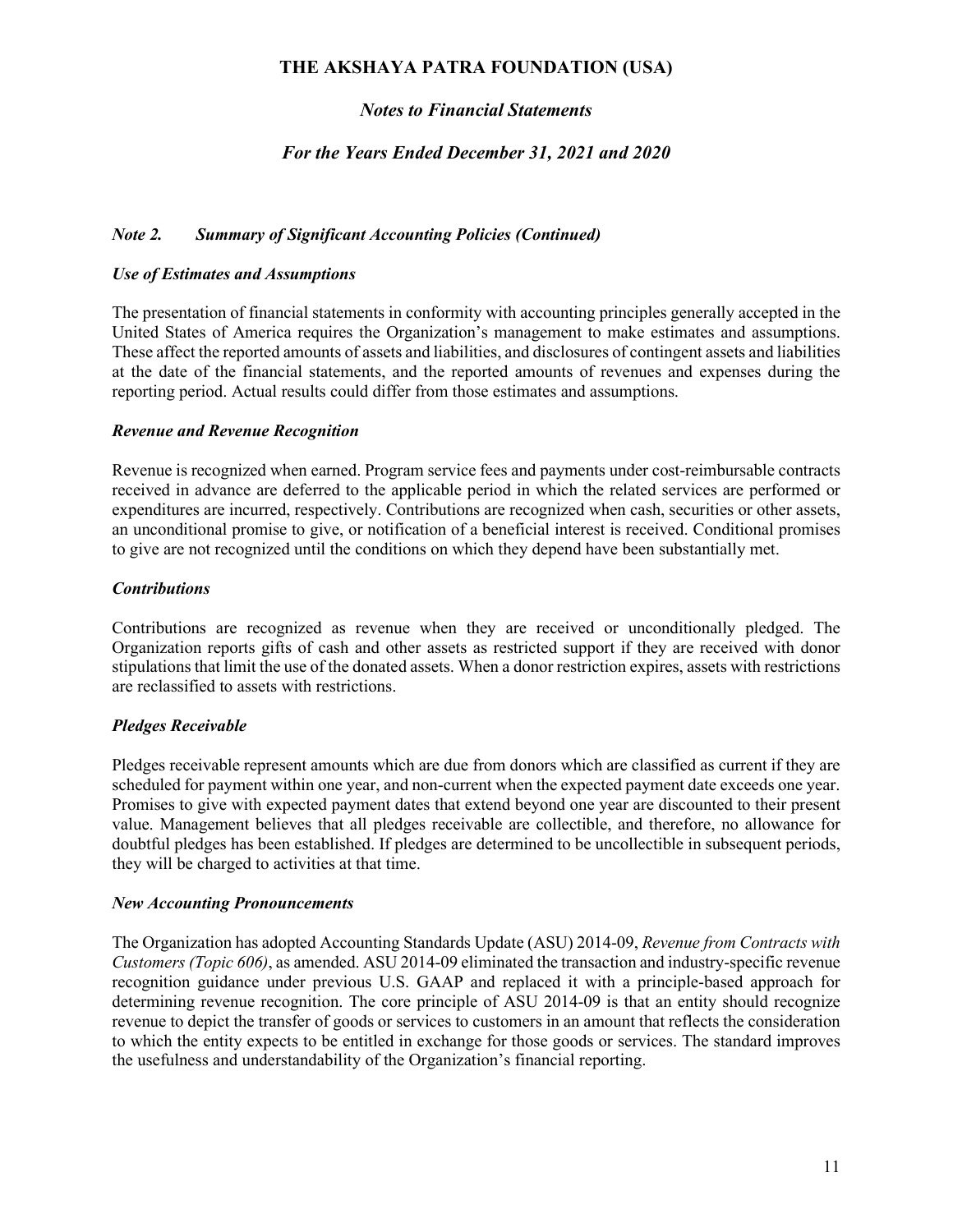#### *Notes to Financial Statements*

#### *For the Years Ended December 31, 2021 and 2020*

#### *Note 2. Summary of Significant Accounting Policies (Continued)*

Analysis of various provisions of this ASU resulted in no significant changes in the way the Organization recognizes revenue; therefore, no changes to the previously issued audited financial statements were required. The presentation and disclosures of revenue have been enhanced in accordance with the standards. The Organization has adopted ASU 2018-08, *Not-for-Profit Entities: Clarifying the Scope and the Accounting Guidance for Contributions Received and Contributions Made (Topic 605)*, as amended. ASU 2018-08 was issued to make it easier for not-for-profit organizations to evaluate whether gifts, grants or contracts should be accounted for as contributions or as reciprocal (exchange) transactions accounted for under ASU 2014-09. Under the new guidance, all organizations are required to evaluate whether the resource provider (i.e., federal agency, foundation, corporation, etc.) is receiving commensurate value in a transfer of resources (i.e., assets or reduction/settlement of liabilities) and whether contributions are conditional or unconditional. If commensurate value is received by the resource provider, the transaction is to be accounted for as an exchange transaction by applying ASU 2014-09. If commensurate value is not received by the resource provider (i.e., the transaction is nonexchange), the recipient organization would determine the transaction to be a contribution and determine whether the contribution is unconditional or conditional. The standard improves the usefulness and understandability of the Organization's financial reporting.

#### *Note 3. Liquidity and Availability*

The Organization has the Board directive to retain funds to keep cash reserves for up to six months of general expense and for building up the organization, from time to time. In general, funds are disbursed towards program expenses at the end of every quarter and held in interest bearing money market accounts at regional or national level banks till such time. Marketable securities are donations received in the form of stocks that are received and immediately sold for cash proceeds.

Liquid financial assets as of December 31, 2021 comprise the following:

|                                                                                    | 2021            | <i><b>2020</b></i> |
|------------------------------------------------------------------------------------|-----------------|--------------------|
| Cash and cash equivalents                                                          | \$<br>9,923,859 | 6,779,097          |
| Accounts and pledges receivable                                                    | 225,640         | 274,225            |
| <b>Total financial assets</b>                                                      | 10,149,499      | 7,053,322          |
| Less: net assets with donor restrictions                                           | (2,154,093)     | (2,286,244)        |
| Financial assets available to meet general<br>expenditures over the next 12 months | 7.995.406       | 4,767,078          |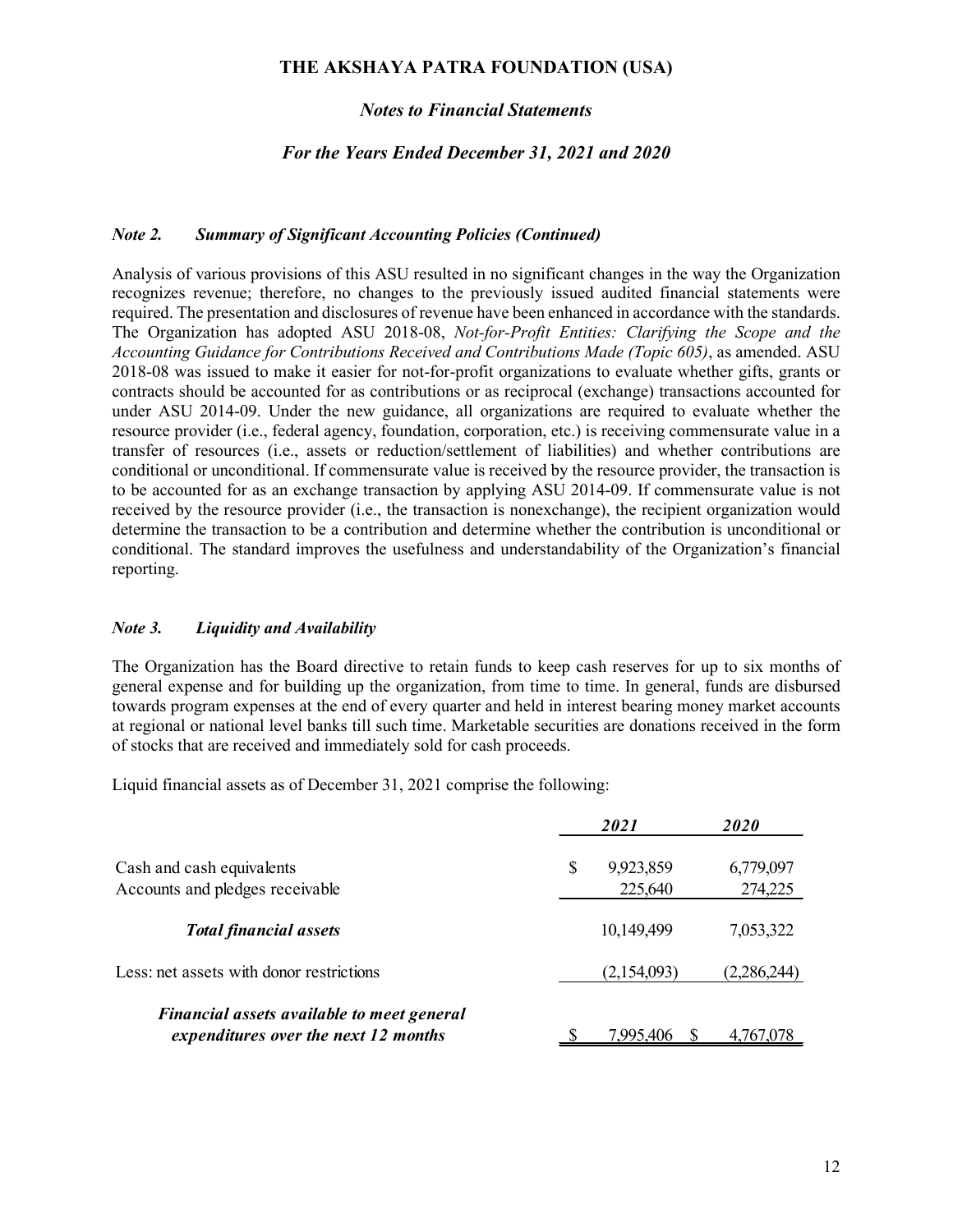#### *Notes to Financial Statements*

#### *For the Years Ended December 31, 2021 and 2020*

#### *Note 4. Equipment*

The Organization's equipment was fully depreciated or disposed as obsolete during the year. Total loss of fixed asset disposal for the year ended December 31, 2021 is \$3,351.

#### *Note 5. Significant Concentrations of Risk*

Financial instruments that potentially subject the Organization to concentration of credit risk consist primarily of cash, cash equivalents, investments, and contributions receivable. The Organization maintains its cash, cash equivalents, and investments with high-credit quality financial institutions. These balances from time-to-time exceed the FDIC limits and subject the Organization to concentration of credit risk. At December 31, 2021 and 2020, the Organization had \$8,929,859 and \$6,188,281, respectively, over the FDIC limits.

#### *Note 6. Events*

The Organization had events in the years 2021 and 2020. For the years ended December 31, the event revenue and expenses are as follows:

|                                       |   |                     |    | 2021                |              |    | 2020         |
|---------------------------------------|---|---------------------|----|---------------------|--------------|----|--------------|
|                                       |   | <b>Without</b>      |    | With                |              |    |              |
|                                       |   | <b>Donor</b>        |    | <b>Donor</b>        |              |    |              |
|                                       |   | <b>Restrictions</b> |    | <b>Restrictions</b> | <b>Total</b> |    | <b>Total</b> |
| Event revenue                         | S | 6, 141, 933         | -S | 116,425             | 6,258,358    | S. | 5,009,526    |
| Less: direct event expenses           |   | (320, 269)          |    |                     | (320, 269)   |    | (102, 615)   |
| Net assets released from restrictions |   | 1,816,935           |    | (1,816,935)         |              |    |              |
| Events, net                           |   | 7,638,599           |    | .700.510)           | 5,938,089    |    | 4,906,911    |

#### *Note 7. Retirement Plan*

The Organization sponsors a Simple IRA defined contribution retirement plan (the Plan) covering substantially all of its employees who meet certain eligibility requirements. The Organization will match employee contributions up to 3% of their gross salary. During the years ended December 31, 2021 and 2020, the Organization made contributions to the plan in the amount of \$10,398 and \$6,202, respectively.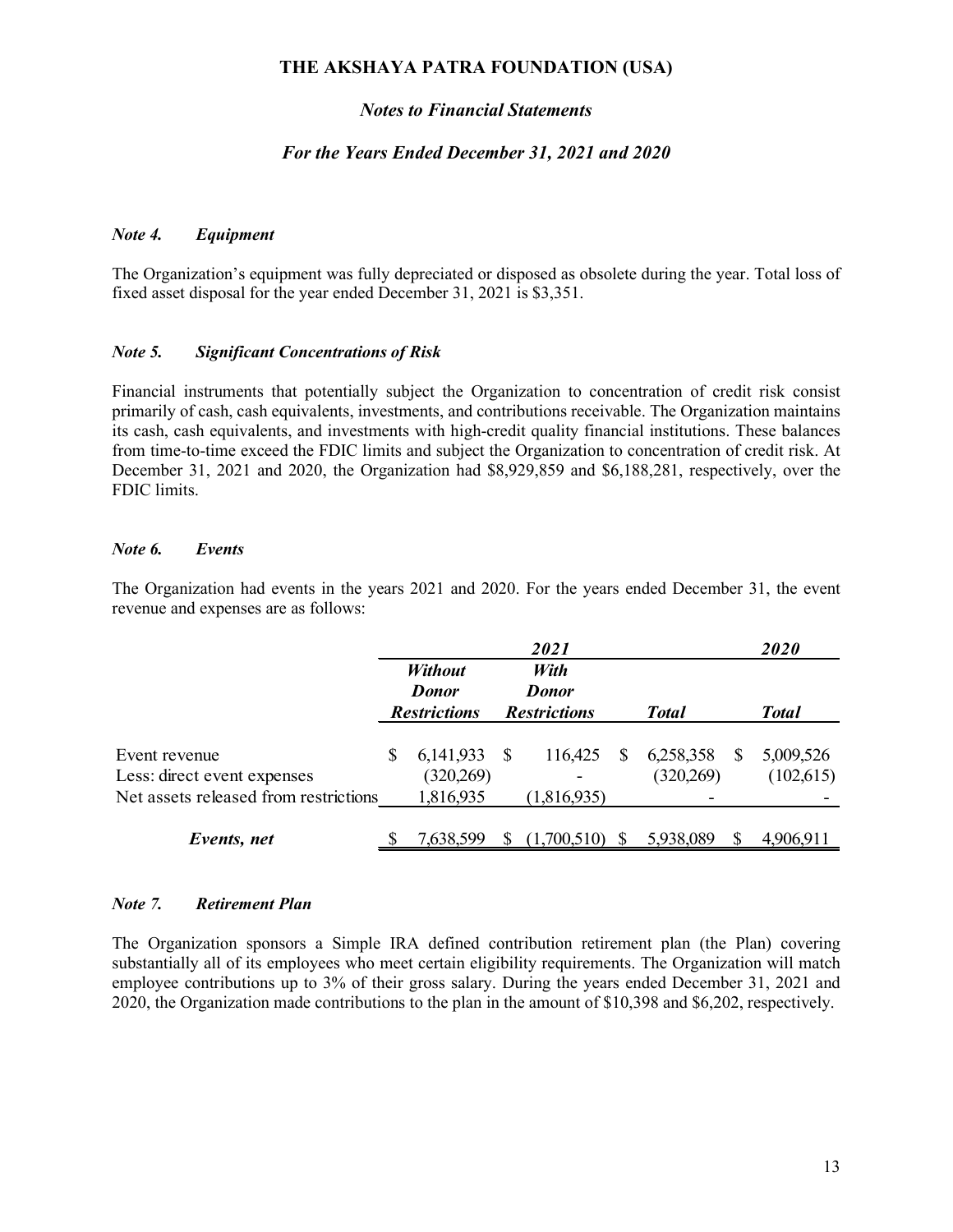#### *Notes to Financial Statements*

#### *For the Years Ended December 31, 2021 and 2020*

#### *Note 8. Indemnifications*

In the ordinary course of business, the Organization enters into various agreements containing standard indemnification provisions. The Organization's indemnification obligations under such provisions are typically in effect from the date of execution of the applicable statute of limitations. The aggregate maximum potential future liability of the Organization under such indemnification provisions is uncertain. As of December 31, 2021 and 2020, no amounts have been accrued related to such indemnification provisions.

#### *Note 9. Pledges Receivable*

Pledges receivable are estimated to be collected as follows on December 31:

|                                     |    | 2020    |              |         |  |
|-------------------------------------|----|---------|--------------|---------|--|
| Within one year                     | \$ | 225,640 | <sup>S</sup> | 274,225 |  |
| In one to five years                |    |         |              | 333,337 |  |
| <b>Subtotal</b>                     |    | 225,640 |              | 607,562 |  |
| Less: discount to net present value |    |         |              | (557)   |  |
| Pledges receivable, net             |    | 225,640 |              | 607,005 |  |

Pledges receivable are recorded after being discounted to the anticipated net present value of the future cash flows.

#### *Note 10. Advertising*

The Organization uses advertising for public relations and to promote its programs. Advertising costs are expensed as incurred. Total advertising costs including event advertisements for the years ended December 31, 2021 and 2020 were \$16,198 and \$56,533, respectively. This is included in the marketing expense.

#### *Note 11. Contributions in India*

For the years ended December 31, 2021 and 2020, the Organization received \$464,721 and \$367,417 of contributions, respectively as a result of fundraising efforts in the United States of America. These amounts are also recorded as grant expenses in the same years. Both the revenue and the related grant expense went directly to India.